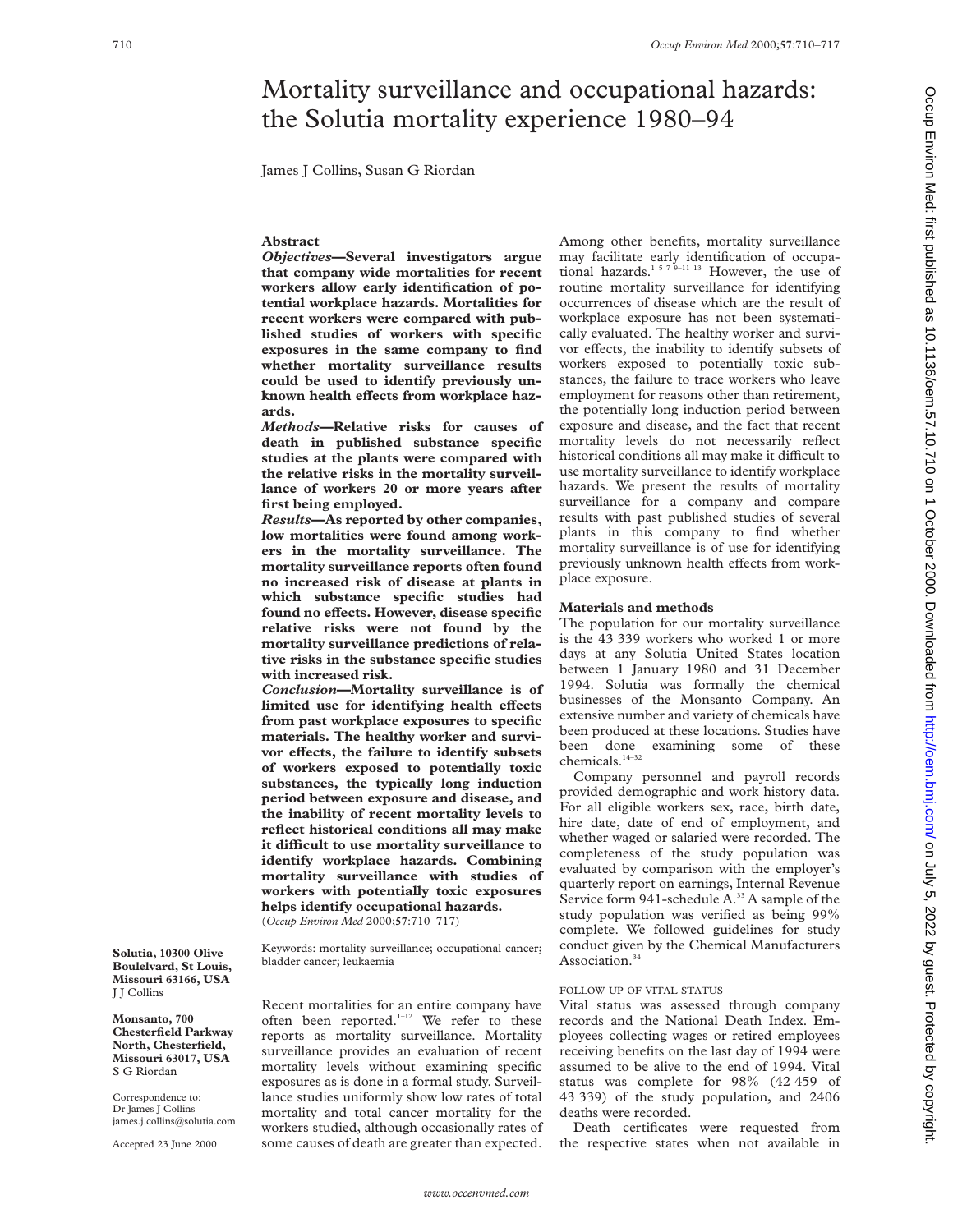company records. All but two of the death certificates were obtained. Death certificates were coded independently by two nosologists according to the eighth revision of the international classification of diseases (ICD-8). Differences were resolved through discussion between the two nosologists.

#### STATISTICAL METHODS

Person-years for study subjects were accumulated across 5 year age and calendar year specific intervals beginning with the date of hire or 1 January 1980, whichever was later. Subjects continued to contribute person-years at risk until the earliest of the date lost to follow up, the date of death, or 31 December 1994. We limited the racial breakdown to white and non-white workers because of the small number of workers in some racial groups. We calculated standardised mortality ratios (SMRs) to compare mortalities with those of the United States population.<sup>35</sup> We present common causes of death and causes which have been associated with occupational exposures.<sup>36</sup>

We used all published studies which examined the mortalities of workers at any of our plants to compare with the findings of the mortality surveillance. When multiple studies reported on the same study population, we used only the most recent study.<sup>15</sup>  $\frac{1}{19}$   $\frac{22}{24}$   $\frac{24}{25}$   $\frac{25}{27}$ We limited the comparison in the surveillance data to workers with 20 or more years since first employment to exclude recently employed workers.

## **Results**

Table 1 presents the distribution of the 43 339 workers included in the mortality surveillance by selected characteristics. The study population was mostly white (85.6%) and male (72.7%). The white and Hispanic people from table 1 were combined to form the white percentage noted. Most workers were salaried (64.5%) which included administrative, technical and professional staff, clerks and secretaries, all workers at the general offices, and all workers at two plants after 1993 which reclassified all hourly workers to salaried. Of the workers 43.5% left the company before retirement and 24.2% were retired. More than 40% of the workers were employed before 1970. Almost 70% of the workers were in production facilities.

The 43 339 workers contributed a total of 525 764 person years of observation for a mean follow up of 12.1 years. Table 2 presents the observed and expected deaths by cause for hourly and salaried workers by sex for the entire follow up period and 20 years since first employed. Male hourly workers had an SMR of 0.8 (95% CI 0.8 to 0.9) for all causes of death. Death rates for all cancer (SMR 0.9, 95% CI 0.8 to 1.0) and heart disease (SMR 0.9, 95% CI 0.8 to 1.0) were also below expected levels. Most individual cancer sites for hourly males were at or below expected levels with the exception of leukaemia (SMR 1.8, 95% CI 1.1 to 2.6), large intestine (SMR 1.2, 95% CI 0.9 to 1.6), bone (SMR 1.2, 95% CI 0.0 to 6.6),

*Table 1 Distribution of Solutia workers 1980–94 by selected characteristics*

| Characteristic             | $\boldsymbol{n}$ | $\frac{0}{0}$ |
|----------------------------|------------------|---------------|
| Race:                      |                  |               |
| White                      | 36415            | 84.0          |
| Black                      | 5299             | 12.2          |
| Hispanic                   | 687              | 1.6           |
| Asian                      | 739              | 1.7           |
| American Indian            | 164              | 0.4           |
| Other and unknown          | 35               | 0.1           |
| Sex:                       |                  |               |
| Male                       | 31494            | 72.7          |
| Female                     | 11845            | 27.3          |
| Pay:                       |                  |               |
| Hourly                     | 15026            | 34.7          |
| Salary                     | 27964            | 64.5          |
| Hourly to salary           | 349              | 0.8           |
| Working:                   |                  |               |
| Currently employed         | 14020            | 32.3          |
| Left company (not retired) | 18834            | 43.5          |
| Retired                    | 10485            | 24.2          |
| Year of first employment:  |                  |               |
| < 1970                     | 17955            | 41.4          |
| $\geq 1970$                | 25384            | 58.6          |
| Location:                  |                  |               |
| General offices            | 13386            | 30.1          |
| Carondolet                 | 541              | 1.3           |
| Chocolate Bayou            | 1730             | 4.0           |
| Columbia                   | 714              | 1.6           |
| Decatur                    | 2986             | 6.9           |
| Fovil                      | 590              | 1.4           |
| Greenwood                  | 2650             | 6.1           |
| Indian Orchard             | 3013             | 7.0           |
| Nitro                      | 1017             | 2.3           |
| Pensacola                  | 5566             | 12.8          |
| Port Plastics              | 1316             | 3.0           |
| Oueeny                     | 1657             | 3.8           |
| Soda Springs               | 751              | 1.7           |
| <b>Texas City</b>          | 2378             | 5.5           |
| Trenton                    | 1194             | 2.8           |
| All other                  | 3850             | 8.9           |

and prostate (SMR 1.1, 95% CI 0.7 to 1.6). The SMRs for non-malignant respiratory disease (SMR 0.5, 95% CI 0.3 to 0.6) and accidents (SMR 0.6, 95% CI 0.4 to 0.9) were below expected levels. The workers who were hired 20 or more years before the end of the study period had SMRs similar to all workers.

Male salaried workers had an SMR for all causes of death of 0.5 (95% CI 0.5 to 0.5). Observed deaths for all cancer (SMR 0.6, 95% CI 0.6 to 0.7) and all heart disease (SMR 0.6, 95% CI 0.5 to 0.6) were also less than expected. All individual sites of cancer and other causes of death were at or below expected levels. The SMRs for workers with 20 or more years since first employment were similar to the SMRs for all workers.

Female hourly workers had death rates (SMR 0.7, 95% CI 0.6 to 0.8), cancer rates (SMR 0.7 95% CI 0.5 to 0.9), and heart disease rates (SMR 0.5 95% CI 0.3 to 0.5) which were less than the United States population. Death rates for motor vehicle accidents were greater than the United States population, although there was a deficit among women with 20 or more years since first employment. SMRs for individual cancer sites for hourly paid women were at or below expected levels with the exception of leukaemia (SMR 1.7, 95% CI 0.3 to 4.9), and large intestine (SMR 1.1, 95% CI 0.3 to 2.5). The SMRs for hourly paid women workers with 20 or more years since first employment were similar to the SMRs for all female workers paid hourly with the exception of stomach cancer (SMR 1.3, 95% CI0.0 to 7.5).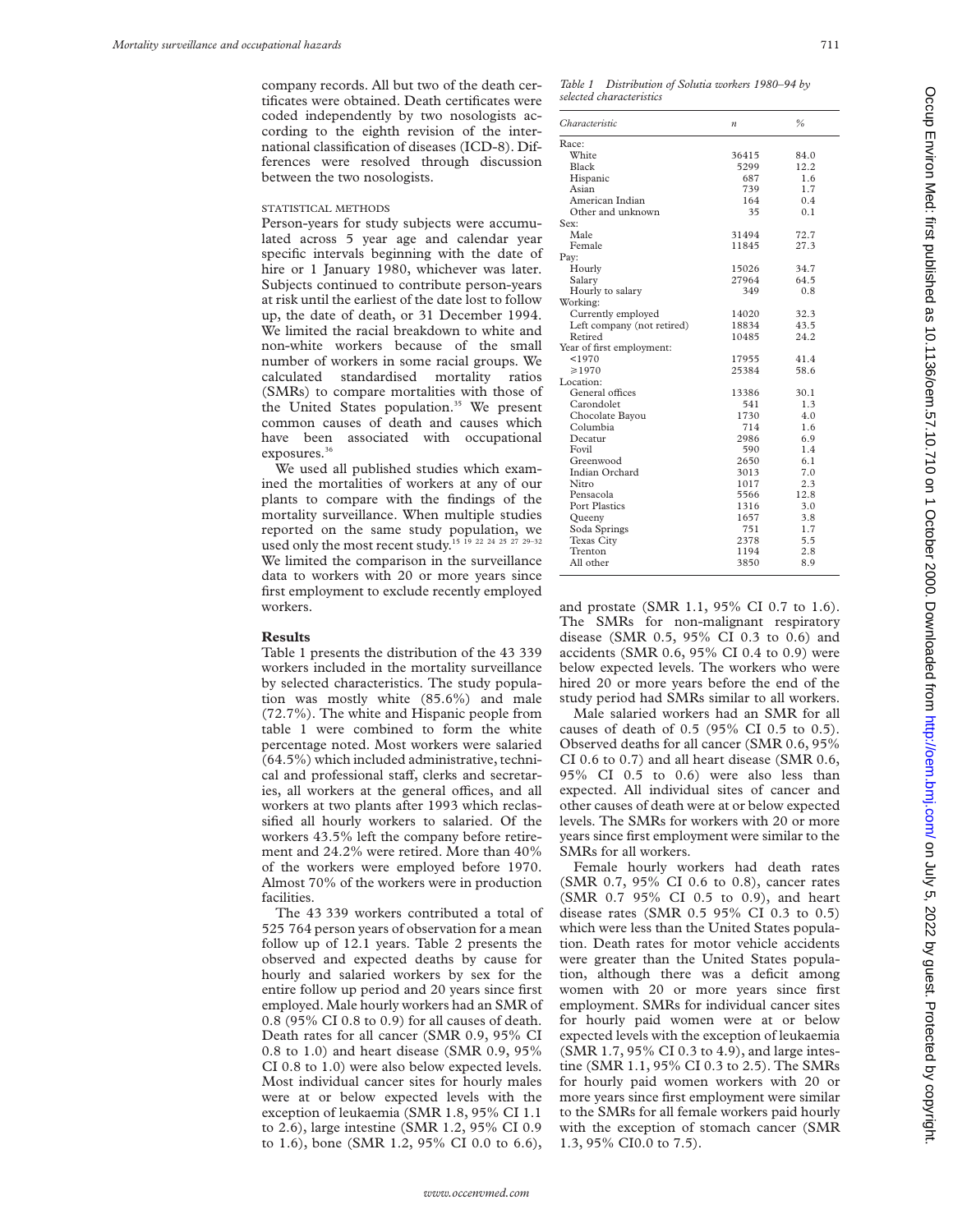| Table 2 Solutia mortality surveillance standardised mortality ratios (SMR, 95% CIs) for hourly and salaried workers for entire population and $\geq$ 20 |  |  |  |
|---------------------------------------------------------------------------------------------------------------------------------------------------------|--|--|--|
| years induction latency period                                                                                                                          |  |  |  |

|                                             | Hourly workers                               |                                             | Salaried workers                         |                                             |
|---------------------------------------------|----------------------------------------------|---------------------------------------------|------------------------------------------|---------------------------------------------|
| Cause of death (ICD-9)                      | Entire population SMR<br>$(95\% \text{ CI})$ | $\geq$ 20 Induction latency<br>SMR (95% CI) | Entire population<br><i>SMR</i> (95% CI) | $\geq$ 20 Induction latency<br>SMR (95% CI) |
| Men:                                        |                                              |                                             |                                          |                                             |
| All causes (001-999)                        | $0.8(0.8 \text{ to } 0.9)$                   | $0.8(0.8 \text{ to } 0.9)$                  | $0.5(0.5 \text{ to } 0.5)$               | $0.5(0.5 \text{ to } 0.6)$                  |
| All cancers (140-208)                       | $0.9$ (0.8 to 1.0)                           | $0.9$ (0.8 to 1.0)                          | $0.6$ (0.6 to 0.7)                       | $0.6$ (0.6 to 0.7)                          |
| Oesophagus (150)                            | $0.8$ $(0.4$ to $1.5)$                       | $1.0$ (0.5 to 1.7)                          | $0.3(0.1 \text{ to } 0.8)$               | $0.3$ (0.0 to 0.8)                          |
| Stomach (151)                               | $1.0$ (0.5 to 1.6)                           | $1.0$ (0.5 to 1.7)                          | $0.4$ (0.1 to 0.9)                       | $0.3$ (0.0 to 0.8)                          |
| Large intestine (153)                       | $1.2$ (0.9 to 1.6)                           | 1.1 $(0.8 \text{ to } 1.6)$                 | $0.8$ (0.6 to 1.2)                       | $0.9$ (0.6 to 1.2)                          |
| Liver and biliary passages (155-156)        | $0.6$ (0.2 to 1.2)                           | $0.7$ (0.2 to 1.5)                          | $0.2$ (0.0 to 0.6)                       | $0.1$ (0.0 to 0.6)                          |
| Larynx $(161)$                              | $0.0$ (0.0 to 0.6)                           | $0.0$ (0.0 to 0.7)                          | $0.3$ (0.0 to 1.1)                       | $0.2$ (0.0 to 1.0)                          |
| Bronchus, trachea, lung (162)               | $0.9$ $(0.8 \text{ to } 1.1)$                | $0.9(0.8 \text{ to } 1.1)$                  | $0.6(0.5 \text{ to } 0.7)$               | $0.6$ (0.5 to 0.7)                          |
| All other respiratory (160,163,164,165)     | $0.0$ (0.0 to 0.5)                           | $0.0$ (0.0 to 5.8)                          | $0.2$ (0.0 to 0.8)                       | $0.1$ (0.0 to 0.8)                          |
| Prostate (185)                              | 1.1 $(0.7 \text{ to } 1.6)$                  | $1.0$ (0.7 to 1.5)                          | $0.6(0.4 \text{ to } 1.0)$               | $0.6$ $(0.3$ to $0.9)$                      |
| Bladder (188,189.3,189.4,189.8,189.9)       | $0.8$ (0.3 to 1.6)                           | $0.6$ (0.2 to 1.4)                          | $0.5$ $(0.2$ to $1.3)$                   | $0.6$ $(0.2$ to $1.4)$                      |
| Malignant melanoma of skin (172)            | $0.7$ (0.2 to 1.7)                           | $0.6$ (0.1 to 1.7)                          | $0.9$ (0.4 to 1.6)                       | $0.8$ (0.3 to 1.7)                          |
| Bone (170)                                  | $1.2$ (0.0 to 6.6)                           | $0.0$ (0.0 to 6.4)                          | $0.0$ (0.0 to 3.2)                       | $0.0$ (0.0 to 5.0)                          |
| Leukaemia (204-208)                         | $1.8(1.1 \text{ to } 2.6)$                   | $1.5(0.8 \text{ to } 2.4)$                  | $0.7$ (0.4 to 1.3)                       | $0.7(0.4 \text{ to } 1.4)$                  |
| All heart disease (390-398,402,404,410-429) | $0.9$ (0.8 to 1.0)                           | $0.9(0.8 \text{ to } 1.0)$                  | $0.6$ (0.5 to 0.6)                       | $0.6(0.5 \text{ to } 0.6)$                  |
| Non-malignant respiratory disease (460-519) | $0.5(0.3 \text{ to } 0.6)$                   | $0.5(0.4 \text{ to } 0.7)$                  | $0.3$ (0.2 to 0.5)                       | $0.3$ (0.2 to 0.5)                          |
| Motor vehicle accidents (E810-825)          | $1.0$ (0.7 to 1.4)                           | 1.1 $(0.6 \text{ to } 1.7)$                 | $0.3$ $(0.2 \text{ to } 0.5)$            | $0.6$ (0.3 to 1.0)                          |
| All other accidents (E800-807,E826-949)     | $0.6$ $(0.4$ to $0.9)$                       | $0.7(0.4 \text{ to } 1.1)$                  | $0.3$ $(0.2 \text{ to } 0.5)$            | $0.4$ (0.2 to 0.7)                          |
| Women:                                      |                                              |                                             |                                          |                                             |
| All causes (001-999)                        | $0.7(0.6 \text{ to } 0.8)$                   | $0.6$ (0.5 to 0.8)                          | $0.6$ (0.5 to 0.7)                       | $0.7$ (0.5 to 0.8)                          |
| All cancers (140-208)                       | $0.7$ (0.5 to 0.9)                           | $0.6$ (0.4 to 0.9)                          | $0.9$ (0.7 to 1.0)                       | $0.8$ $(0.6 \text{ to } 1.1)$               |
| Oesophagus (150)                            | $0.0$ (0.0 to 5.8)                           | $0.0$ (0.0 to 8.3)                          | 1.1 $(0.0 \text{ to } 6.2)$              | $1.8(0.0 \text{ to } 10.2)$                 |
| Stomach (151)                               | $0.9$ (0.0 to 5.0)                           | 1.3 (0.0 to $7.5$ )                         | $1.1$ (0.1 to 3.9)                       | $2.0$ (0.2 to $7.1$ )                       |
| Large intestine (153)                       | 1.1 $(0.3 \text{ to } 2.5)$                  | $0.9$ $(0.2$ to $2.5)$                      | $0.9$ (0.4 to 1.8)                       | $0.9$ $(0.2$ to $2.1)$                      |
| Liver and biliary passages (155-156)        | $0.0$ (0.0 to 3.0)                           | $0.0$ (0.0 to 4.2)                          | $0.0$ (0.0 to 1.8)                       | $0.0$ (0.0 to 3.1)                          |
| Larvnx $(161)$                              | $0.0$ (0.0 to 13.9)                          | $0.0$ (0.0 to 19.2)                         | $0.0$ (0.0 to 9.2)                       | $0.0$ (0.0 to 15.1)                         |
| Bronchus, trachea, lung (162)               | $0.9$ (0.5 to 1.5)                           | $0.8$ $(0.4 \text{ to } 1.5)$               | $0.9$ $(0.5$ to 1.3)                     | $1.0$ (0.6 to 1.6)                          |
| All other respiratory (160,163,164,165)     | $0.0$ (0.0 to 9.2)                           | $0.0$ (0.0 to 13.2)                         | $0.0$ (0.0 to 5.8)                       | $0.0$ (0.0 to 10.3)                         |
| Breast (174,175)                            | $0.5$ $(0.2$ to $1.0)$                       | $0.5$ $(0.2$ to $1.3)$                      | $0.7(0.4 \text{ to } 1.1)$               | $0.4$ (0.1 to 0.8)                          |
| Bladder (188,189.3,189.4,189.8,189.9)       | $0.0$ (0.0 to 8.0)                           | $0.0$ (0.0 to 10.5)                         | $0.0$ (0.0 to 4.9)                       | $0.0$ (0.0 to 7.6)                          |
| Malignant melanoma of skin (172)            | $0.0$ (0.0 to 4.7)                           | $0.0$ (0.0 to 7.8)                          | $0.6$ (0.0 to 3.4)                       | 1.4 $(0.0 \text{ to } 7.6)$                 |
| Bone (170)                                  | $0.0$ (0.0 to 31.3)                          | $0.0$ (0.0 to 58.6)                         | $0.0$ (0.0 to 16.5)                      | $0.0$ (0.0 to 42.2)                         |
| Leukaemia (204-208)                         | $1.7(0.3 \text{ to } 4.9)$                   | $1.8(0.2 \text{ to } 6.5)$                  | $1.5(0.5 \text{ to } 3.5)$               | $1.9(0.4 \text{ to } 5.5)$                  |
| All heart disease (390-398,402,404,410-429) | $0.5(0.3 \text{ to } 0.5)$                   | $0.5(0.3 \text{ to } 0.9)$                  | $0.7$ (0.4 to 1.0)                       | $0.7(0.4 \text{ to } 1.0)$                  |
| Non-malignant respiratory disease (460-519) | $0.8$ (0.3 to 1.5)                           | $0.8$ (0.3 to 1.7)                          | $0.7$ (0.3 to 1.2)                       | $0.8$ (0.4 to 1.6)                          |
| Motor vehicle accidents (E810-825)          | $1.7(0.7 \text{ to } 3.5)$                   | $0.8(0.0 \text{ to } 4.2)$                  | $0.5$ $(0.2$ to $1.2)$                   | $0.5(0.0 \text{ to } 2.6)$                  |
| All other accidents (E800-807,E826-949)     | $0.7$ (0.1 to 2.4)                           | $0.0$ (0.0 to 2.8)                          | $0.6$ (0.2 to 1.7)                       | $0.5(0.0 \text{ to } 2.8)$                  |
| People, person-years, and deaths:           |                                              |                                             |                                          |                                             |
| People at risk                              | 15026                                        | 6853                                        | 27964                                    | 13354                                       |
| Person-years                                | 189658                                       | 70377                                       | 336106                                   | 130526                                      |
| Total deaths                                | 1325                                         | 1063                                        | 1079                                     | 845                                         |

The SMRs for salaried women workers were very similar to waged women workers with low death rates (SMR 0.6, 95% CI 0.5 to 0.7), cancer rates (SMR 0.9, 95% CI 0.7 to 1.0), and heart disease rates (SMR 0.7, 95% CI 0.4 to 1.0) relative to the United States population. Cancer SMRs were at or below expected levels with the exception of leukaemia (SMR 1.5, 95% CI 0.5 to 3.5), oesophagus (SMR 1.1, 95% CI 0.0 to 6.2), and stomach (SMR 1.1, 95% CI 0.1 to 3.9). The SMRs for salaried women workers 20 or more years since first employment were generally similar to the SMRs for all salaried women workers with the exceptions of stomach cancer (SMR 2.0, 95% CI 0.2 to 7.1) and malignant melanoma of the skin (SMR 1.4, 95% CI 0.0 to 7.6).

We identified nine studies at six different plants which examined a total of 26 hypothesised outcomes.<sup>15 19 22 24 25 27 29–32</sup> Figure 1 shows the inclusion criteria on years of employment for workers in these nine studies and our mortality surveillance. Only a recent study by Blair *et al*, which includes workers employed between 1952 and 1983, overlaps with the employment inclusion criterion of surveillance, or employment between 1980 and 1994. The remaining eight studies had study employment inclusion criterion several years earlier than the employment criterion for surveillance. The percentages of workers in the

surveillance studies ranged from 72% for the study of Blair *et al*<sup>30</sup> to 7% for the study of Fingerhut *et al*. 24 25 We compared the surveillance results for workers with 20 or more years since first employment with published studies in table 3.

In the early 1950s, the report of several bladder cancers at our Nitro and Queeny plants among workers with potential exposure to p-aminobiphenyl (PAB) led to the elimination of the use of PAB at the plants and routine cystoscopic examination of the exposed workers.<sup>14</sup> A study of these plants found increased rates of bladder tumours with an estimated relative risk of 27.1 (95% CI 11.7 to 53.4) and concluded that exposure to PAB increases the risk of bladder cancer.15 28 31 The number of bladder cancers reported in the recent surveillance reports at both plants were greater than expected but were based on only one case at Nitro (SMR 1.6, 95% CI 0.0 to 8.8) and two cases at Queeny (SMR 1.9, 95% CI 0.2 to 7.0). These three deaths from bladder cancer occurred among workers with potential exposure to PAB at these plants. Only 63 workers (52 from Nitro and 11 from Queeny) in the study by Melick *et al*<sup>15</sup> were included in the surveillance.

Studies in the late 1970s of workers at our Indian Orchard plant reported rates of certain digestive and genitourinary cancers which were greater than rates in the state (Stanislawczyk K,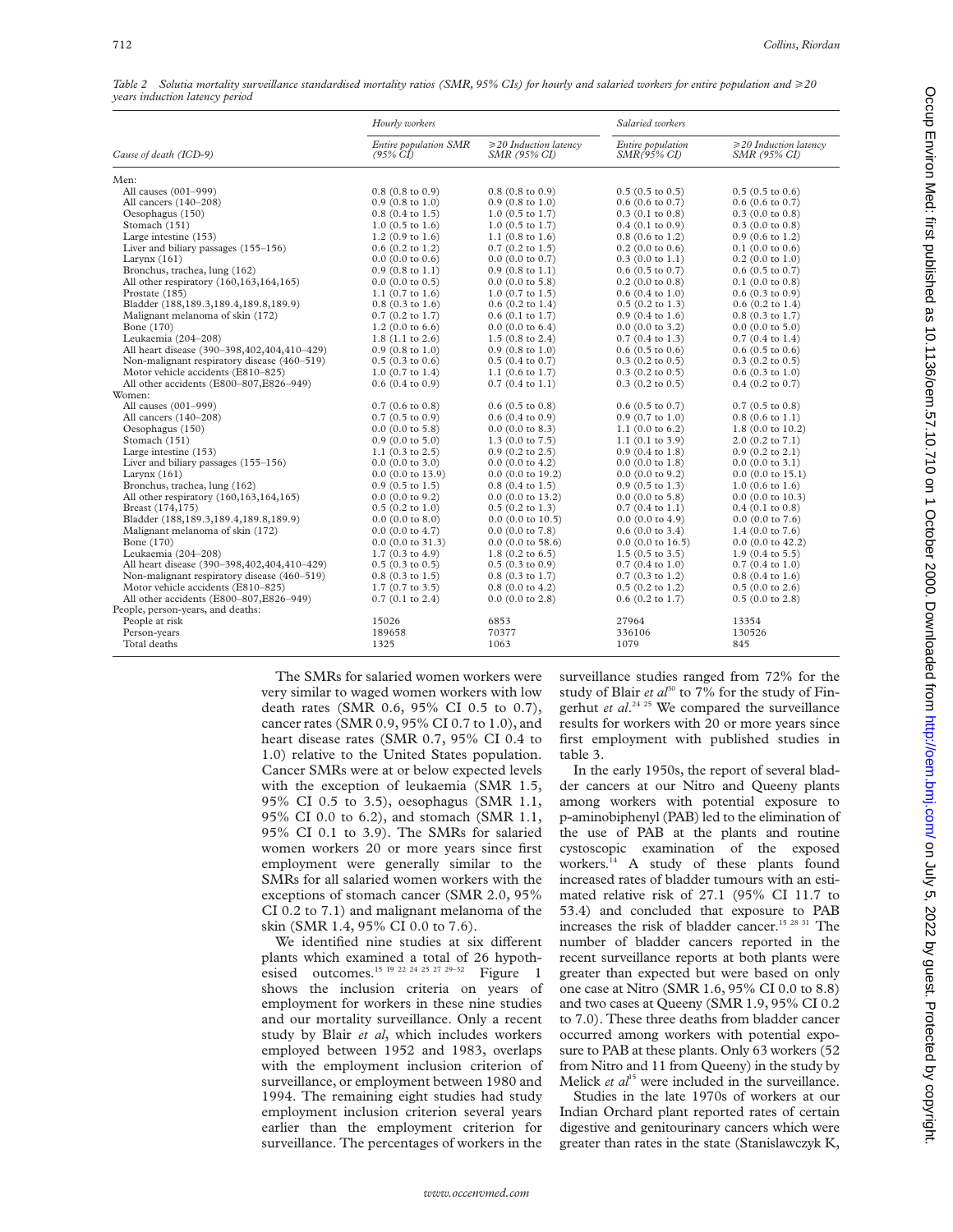

*Figure 1 Employment criteria for workers in the separate studies, and the percentage of workers in each who are in our Solutia surveillance mortality study.*

Kaminski R, Spirtas R; unpublished NIOSH report, May, 1978). A subsequent study by Marsh<sup>19</sup> examined these disease clusters and attempted to link them with occupational exposures. This study found that the observed number of genitourinary tract cancers (SMR 1.7 95% CI 1.1 to 2.5) and cancers of the digestive organs and peritoneum (SMR 1.3 95% CI 0.9 to 1.7) were greater than expected, but could not be related to exposures at the plant. In the surveillance data, the observed number of cancers of the genitourinary tract were less than expected (SMR 0.3, 95% CI0.0 to 0.8), whereas the observed number of cancers of digestive organs and peritoneum were slightly greater than expected (SMR 1.2 95% CI0.0 to 6.8). However, all four deaths from genitourinary tract cancer and 24 of the 26 deaths from cancers of the digestive organs and peritoneum occurred among workers who were included in the study of Marsh,<sup>19</sup> and 224 workers in that study were included in the surveillance.

Blair *et al*<sup>22</sup> examined risks of respiratory cancer for workers exposed to formaldehyde in 10 plants in the United States including our Indian Orchard plant. The authors concluded that the number of lung cancers found were slightly greater than expected among formaldehyde workers (SMR 1.1, 95% CI 1.0 to 1.3) but did not seem to be related to the level of exposure. The surveillance results of the Indian Orchard plant, that included 218 workers in the study of Blair *et al*, found fewer lung cancers than expected (SMR 0.6, 95% CI 0.4 to 0.9).<sup>22</sup>

In 1991, Fingerhut *et al*<sup>24 25</sup> reported the results of a mortality study of workers with potential exposure to dioxin at 12 plants throughout the United States. Workers with

potential exposure to dioxin at our Nitro and Krummrich plants were included in this study. This study found high rates of soft tissue sarcoma and lung cancer among workers with more than 1 year of potential exposure and more than 20 years since first exposure. Fingerhut *et al* concluded that the SMRs for lung cancer and soft tissue sarcoma may be related to dioxin exposure. Lung cancer SMRs in the epidemiology study of Fingerhut *et al* were 1.4 (95% CI 0.8 to 2.4) for the Nitro plant compared with 0.6 (95% CI 0.2 to 1.3) in the surveillance results. For the Krummrich workers in the study by Fingerhut *et al* the lung cancer SMR was 2.4 (95% CI 0.5 to 7.0) based on only three cases compared with an SMR of 0.9 (95% CI 0.5 to 1.4) in the surveillance results. There were two deaths reported for soft tissue sarcoma in the study of Fingerhut *et al* among workers at the Nitro plant (SMR 15.2, 95% CI 1.9 to 55.6) but no soft tissue sarcomas at the Krummrich plant. The surveillance data at both Nitro and Krummrich found no deaths from soft tissue sarcoma although far less than one death was expected at each location. Only 43 workers (36 from Nitro and seven from Krummrich) in the study of Fingerhut *et al* were included in the surveillance. The two deaths from soft tissue sarcoma at the Nitro plant occurred in 1969 and thus were not eligible for the surveillance study.

In 1949 there was an accidental release of a chemical mixture later recognised as containing dioxins.17 20 27 One hundred and twenty of the workers involved in the clean up of this release developed chloracne, an indication of high exposure to dioxin. Some of the workers who developed chloracne also had potential exposure to PAB. The most recent of these studies<sup>27</sup> found that observed deaths from soft tissue sarcoma (SMR 6.7, 95% CI 1.4 to 19.4) and bladder cancer (SMR 6.8, 95% CI 3.9 to 11.1) exceeded expected cases among these workers. The authors concluded that the increased risk of bladder cancer was mostly likely the result of exposure to PAB, and the increased risk of soft tissue sarcoma may be the result of exposures at the plant. There were no deaths from soft tissue sarcomas (SMR 0.0 95% CI 0.0 to 121.0) reported in the surveillance reports as none of the deaths from soft tissue sarcoma in the study of Collins *et al*<sup>27</sup> met the inclusion criteria for the surveillance report and no new cases occurred in the additional surveillance follow up. Only one death from bladder cancer occurred in the surveillance report (SMR 1.6 95% CI 0.0 to 8.8) and this worker had potential exposure to PAB and was included in the study by Collins *et al*. In that study 128 workers were included in the surveillance results.

Ireland *et al* examined workers employed in departments that used benzene at our Krummrich plant.<sup>29</sup> They found more deaths among benzene production workers than expected for leukaemias (SMR 2.3, 95% CI 0.7 to 5.3) and multiple myeloma (SMR 3.2, 95% CI 0.7 to 9.4) and concluded that these findings may result from exposure to benzene. All groups of workers at the plant in the study of Ireland *et*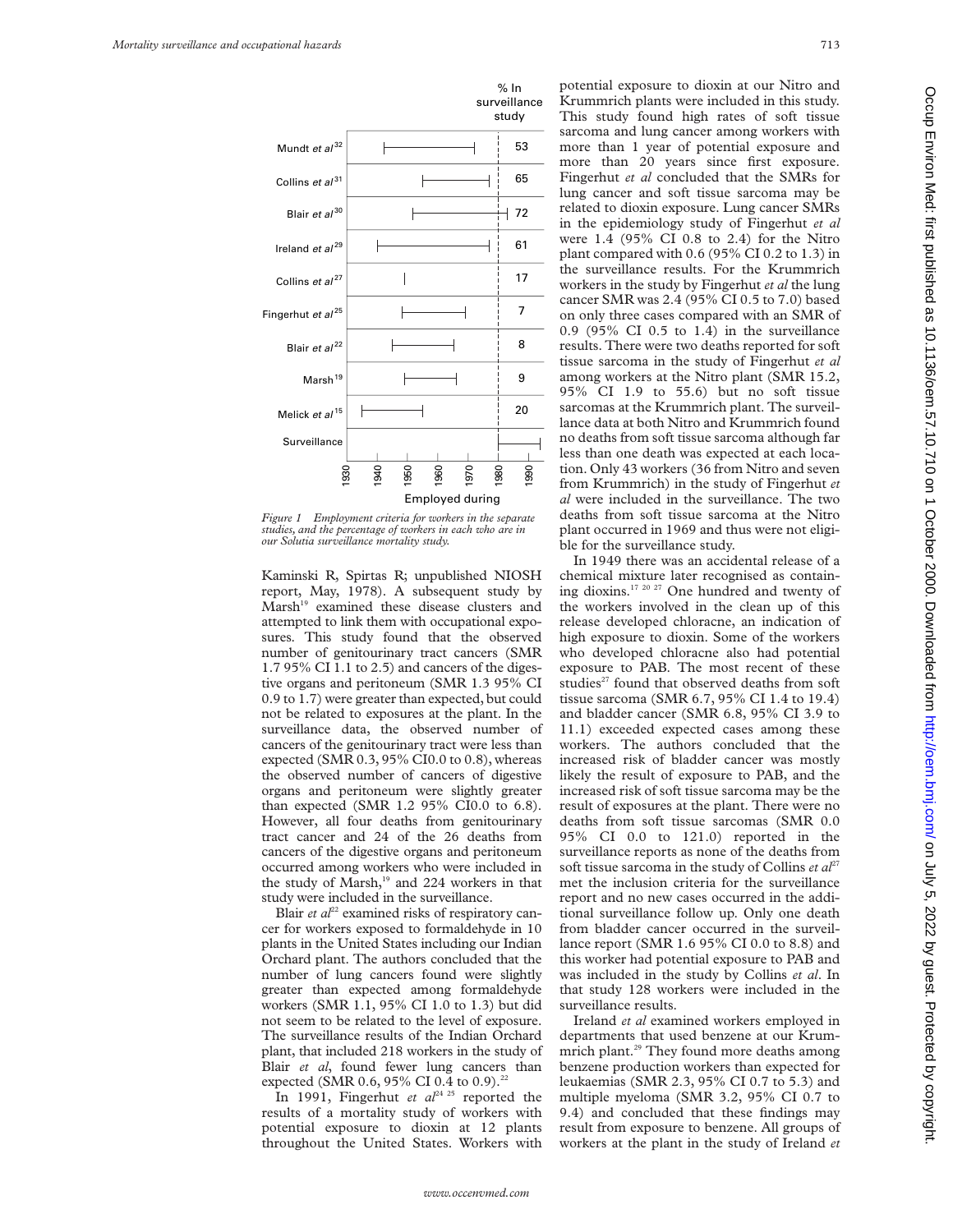|                                                                                                                                                | Workers under  |                                                                                                                           | Author(s)                                 |                                                                                                                                                                                 | induction-latency) SMR (95% CI)<br>Surveillance results ( $\geq$ 20 y                                                                                               |
|------------------------------------------------------------------------------------------------------------------------------------------------|----------------|---------------------------------------------------------------------------------------------------------------------------|-------------------------------------------|---------------------------------------------------------------------------------------------------------------------------------------------------------------------------------|---------------------------------------------------------------------------------------------------------------------------------------------------------------------|
| Purpose of study, definition of study group, and reference                                                                                     | Surveillance   | Disease site(s) of interest $(TCD-8)^*$                                                                                   | finding of cause                          | Study result SMR (95% CI) [obs]                                                                                                                                                 | lobs or exp]                                                                                                                                                        |
| 261 Workers employed at the Nitro plant with potential<br>exposure to 4-aminobiphenyl <sup>15</sup>                                            | 52             | Bladder cancer (188,189.9)                                                                                                | Yes                                       | 42/261 Workers developed bladder cancer                                                                                                                                         | $1.6(0.0 to 8.8)$ [1]                                                                                                                                               |
| 54 Workers employed at the Queeny plant with potential<br>exposure to 4-aminobiphenyl <sup>15</sup>                                            | $\Box$         | Bladder cancer (188,189.9)                                                                                                | Yes                                       | 10/54 Workers developed bladder cancer                                                                                                                                          | $1.9(0.2 \text{ to } 7.0)$ [2]                                                                                                                                      |
| 2490 Male hourly workers at the Indian Orchard plant                                                                                           | 224            | Genitourinary tract cancers (185-189)                                                                                     | Yes                                       | $1.7(1.1 \text{ to } 2.5)$ [26]                                                                                                                                                 | $0.3(0.0 \text{ to } 0.8)$ [4]                                                                                                                                      |
| working 1 year between 1949-66 with follow up to the end<br>of 1976 <sup>19</sup>                                                              |                | Cancer of digestive organs and peritoneum (150-159)                                                                       | Yes                                       | 1.3 $(0.9 \text{ to } 1.7)$ [44]                                                                                                                                                | $1.2(0.8 \text{ to } 1.8)$ [26]                                                                                                                                     |
| 2731 Workers employed at the Indian Orchard plant with<br>potential exposure to formaldehyde <sup>22</sup>                                     | 218            | Lung cancer (162)                                                                                                         | $\tilde{z}$                               | 1.1 (1.0 to 1.3) For all plants in study                                                                                                                                        | $0.6(0.4 \text{ to } 0.9)$ [23]                                                                                                                                     |
| 452 Workers with exposure to dioxins from 1948-69 at the<br>Nitro plant <sup>24</sup>                                                          | 36             | Lung cancer $(162)$<br>Soft tissue sarcoma $(171)$                                                                        | Yes<br>Yes                                | 15.2 (1.9 to 55.6) [2]<br>$1.4(0.8 \text{ to } 0.4)$ [15]                                                                                                                       | $0.0$ (0.0 to 121.0) [0.16 exp]<br>$0.6(0.2 \text{ to } 1.3)$ [6]                                                                                                   |
| 96 Workers with exposure to dioxins from 1948-69 at the                                                                                        | $\overline{a}$ |                                                                                                                           | Yes                                       | $2.4(0.5 \text{ to } 7.0)$ [3]                                                                                                                                                  | $0.9(0.5 \text{ to } 1.4)$ [18]                                                                                                                                     |
| Krummrich plant <sup>24</sup>                                                                                                                  |                |                                                                                                                           | Yes                                       | 0.0 [0]                                                                                                                                                                         | $0.0(0.0 \text{ to } 14.9)$                                                                                                                                         |
| 754 Workers employed at the Nitro plant during 1949 with                                                                                       | 128            | Lung cancer $(162)$<br>Soft tissue sarcoma $(171)$<br>Soft tissue sarcoma $(171, 173.9)$<br>Bladder cancer $(188, 189.9)$ | Yes                                       | $6.7(1.4 \text{ to } 19.4)$ [3]                                                                                                                                                 | $0.0$ (0.0 to 121.0) [0.16 exp]                                                                                                                                     |
| follow up to the end of $1987^{27}$                                                                                                            |                |                                                                                                                           | Yes<br>Yes                                | $6.8(3.9 \text{ to } 11.1)$ [16]                                                                                                                                                | $\begin{array}{c} 1.6 \ (0.0 \ \text{to} \ 8.8) \ [1] \\ 2.4 \ (0.7 \ \text{to} \ 6.2) \ [4] \end{array}$                                                           |
| 666 Production workers at the Krummrich plant 1940-77<br>with follow up to the end of 1991 <sup>29</sup>                                       | 406            | Leukaemia (204–207)<br>Multiple myeloma (203)                                                                             | Yes                                       | 1.4 (0.8 to 2.2) [19]<br>1.3 (0.5 to 2.5) [8]<br>0.2 (0.0 to 1.1) [1]                                                                                                           |                                                                                                                                                                     |
| 2039 Workers employed at the Chocolate Bayou plant                                                                                             | 1468           |                                                                                                                           |                                           |                                                                                                                                                                                 | $1.2(0.0 \text{ to } 6.8)$ [<br>0.5 (0.1 to 1.3) [                                                                                                                  |
| 1962-1983 with follow up to the end of 1989 <sup>30</sup>                                                                                      |                | Lung cancer $(162)$<br>Brain cancer $(191, 192)$                                                                          |                                           | $1.2(0.2 \text{ to } 8.3)$ [1]                                                                                                                                                  | 1.8(0.0 t0 9.9)                                                                                                                                                     |
|                                                                                                                                                |                | Prostate cancer (185)                                                                                                     |                                           |                                                                                                                                                                                 |                                                                                                                                                                     |
| 7372 Workers employed at the Decatur plant 1952-83 with<br>follow up to the end of 1989 <sup>30</sup>                                          | 5308           | $\begin{array}{l} \text{Lung cancer (162)}\\ \text{Brain cancer (191,192)}\\ \text{Prostate cancer (185)} \end{array}$    | 222222                                    | $\begin{array}{c} 2.1 \ (0.3 \ \text{to} \ 14.9) \ [1] \\ 0.6 \ (0.4 \ \text{to} \ 0.9) \ [2] \\ 0.8 \ (0.3 \ \text{to} \ 2.1) \ [4] \end{array}$<br>$0.9(0.3 \text{ to } 2.5)$ | $\begin{array}{c} 0.0~(0.0~\text{to}~4.2)~[0.86~\text{exp}]\\ 0.6~(0.3~\text{to}~1.0)~[13]\\ 1.8~(0.0~\text{to}~9.9)~[1]\\ 1.0~(0.2~\text{to}~3.0)~[3] \end{array}$ |
|                                                                                                                                                |                |                                                                                                                           |                                           | ⋥                                                                                                                                                                               |                                                                                                                                                                     |
| 2368 Workers employed at the Port Plastics plant 1959-83<br>with follow up to the end of 1989 <sup>30</sup>                                    | 1705           | Brain cancer (191,192)<br>Prostate cancer (185)<br>Bladder cancer (188,18<br>Lung cancer (162)                            | $\tilde{z}$<br>$\tilde{z}$<br>$\tilde{z}$ | ®.<br>$0.0$ (0.0 to 2.7) [0]<br>0.0(0.0004.0)<br>$0.8(0.4 \text{ to } 1.5)$                                                                                                     | $(0.0 \text{ to } 8.3)$ [1]<br>1.1(0.0 to 5.9)<br>$0.9(0.4 \text{ to } 1.8)$<br>1.5                                                                                 |
| the Nitro plant working between 1955-77 with follow up to<br>600 White male hourly 2-mercaptobenzothizole workers at<br>the end of $1976^{31}$ | 390            | ladder cancer (188,189.9)                                                                                                 |                                           | $(3.6 \text{ to } 10.3)$ [16]<br>6.3                                                                                                                                            | $(0.0 \text{ to } 8.8)$<br>1.6                                                                                                                                      |
| 185 Workers employed at the Indian Orchard plant with<br>potential exposure to vinyl chloride <sup>32</sup>                                    | 98             | Liver cancer (155,156)                                                                                                    | Yes                                       | $3.5$ (2.8 to 4.5) For all plants in study:<br>1 death at plant                                                                                                                 | $0.0$ (0.0 to 1.6) [2.33 exp]                                                                                                                                       |
|                                                                                                                                                |                | Brain cancer (191-192)                                                                                                    | Possibly                                  | $1.4$ (1.0 to 2.0) For all plants in study:<br>no deaths at plant                                                                                                               | $0.4(0.0 \text{ to } 2.3)$ [1]                                                                                                                                      |
|                                                                                                                                                |                | Soft tissue sarcoma (171)                                                                                                 | Yes                                       | $2.7$ (1.4 to 4.7) For all plants in study:<br>no deaths at plant                                                                                                               | $0.0 (0.0 to 7.6) [0.48 \exp]$                                                                                                                                      |
|                                                                                                                                                |                |                                                                                                                           |                                           |                                                                                                                                                                                 |                                                                                                                                                                     |

Table 3 Description of published substance specific studies which examined workers in the mortality surveillance study Table 3 Description of published substance specific studies which examined workers in the mortality surveillance study

Once the state of Supposes Protected by copyright. Http://oem.bu/com/ Occuped from Supposest. Publishing http://oem.bu/com/ Only 2, 2020. Downloaded the street published as 10.17.10 on 1 Out 2012 published as 10.1241/3680.

Occup Environ Med: first published as 10.1136/oem.57.10.710 on 1 October 2000. Downloaded from http://oem.bmj.com/ on July 5, 2022 by guest. Protected by copyright.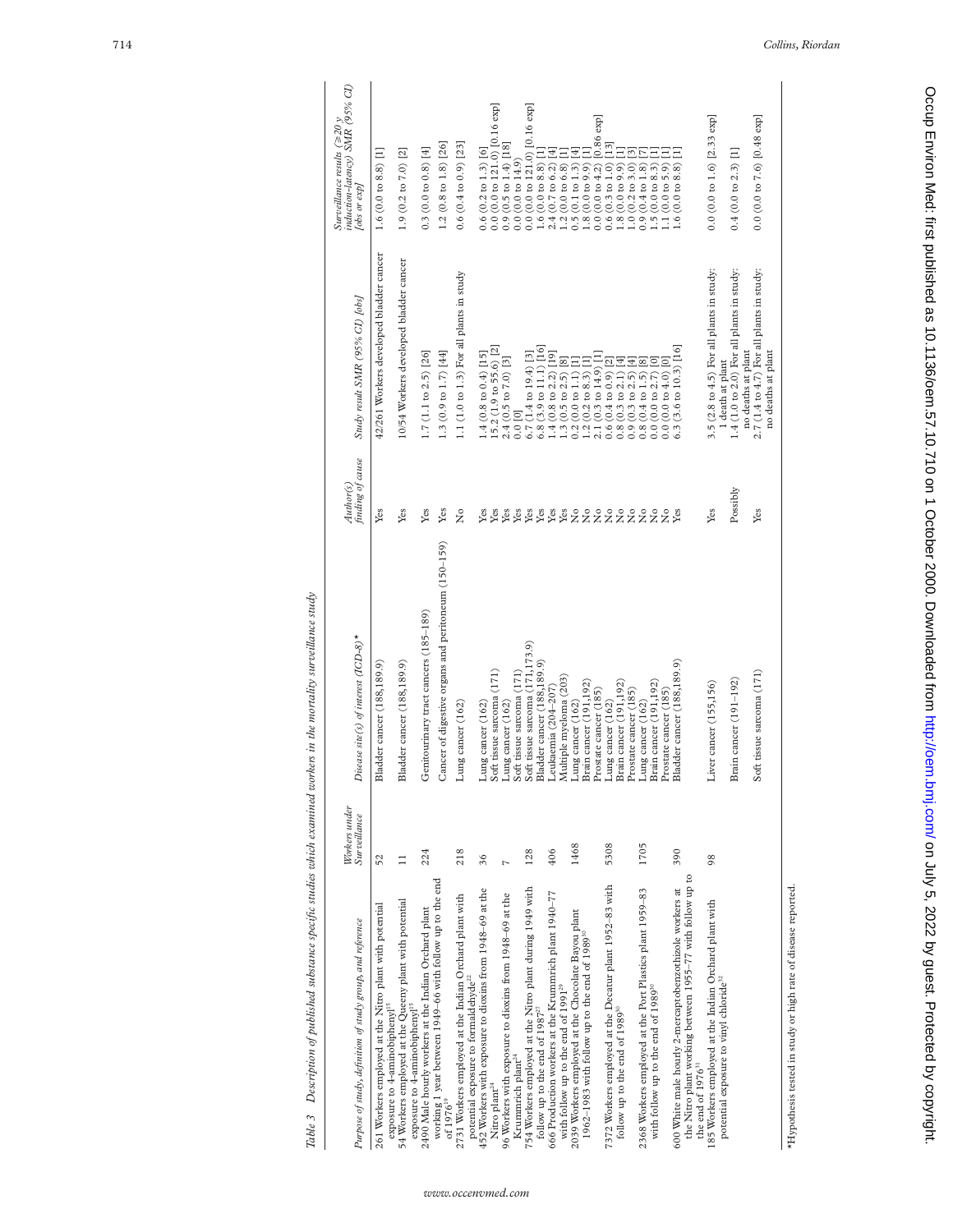*al*<sup>29</sup> had more deaths than expected for both leukaemias (SMR 1.4, 95% CI 0.8 to 2.2) and multiple myeloma (SMR 1.3, 95% CI 0.5 to 2.5). The surveillance results found that deaths from leukaemia (SMR 2.4, 95% CI 0.7 to 6.2) and multiple myeloma (SMR 1.2, 95% CI 0.0 to 6.8) exceeded expected numbers. In the study of Ireland *et al*, 406 workers were included in the surveillance results.

Blair et al<sup>30</sup> completed a United States industry wide study of workers exposed to acrylonitrile at eight plants. Three Solutia plants or former plants were included in that study. Blair *et al* concluded that exposure to acrylonitrile did not increase the relative risk for most cancers of interest including cancer of the prostate and brain. A high relative risk of lung cancer was found in the highest exposure category, but exposure–response analysis did not provide strong or consistent evidence of causal association. The SMRs for cancers of the lung, prostate, and brain for the three Solutia plants in the study of Blair *et al* are consistent with these conclusions. The SMRs for these three cancer sites in the surveillance results are similar to the findings of Blair *et al* and consistent with United States rates of cancer. In the study of Blair *et al*, 8418 workers (1468 from Chocolate Bayou, 5308 from Decatur, and 1705 from Port Plastics) were included in the surveillance.

Studies of workers exposed to 2-mercaptobenzothiazole (MBT) at our Nitro plant found that there was no association between exposure to MBT and most cancers.28 31 However, MBT workers exposed to PAB had increased rates of bladder cancer. The authors conclude that the increased risk of bladder cancer was mostly likely the result of the exposure to PAB. The bladder cancer SMR among all workers at the Nitro plant in the study was 6.3 (95% CI 3.6 to 10.3). The surveillance study found an SMR of 1.6 (95% CI 0.0 to 8.8) based on a single death. This worker who died of bladder cancer was included in the study of Collins *et al*, and had potential exposure to PAB.<sup>31</sup> Of the workers in the study of Collins *et al* 390 were included in the surveillance results.

An industry wide study of vinyl chloride workers at 37 plants included our Indian Orchard workers.<sup>16 18 26 32</sup> The authors of the most recent study, Mundt *et al*<sup>32</sup> concluded that the observed numbers of liver cancers, mostly from angiosarcoma, and soft tissue sarcoma were greater than expected and probably related to exposure to vinyl chloride. The number of brain cancers were also greater than expected and were probably not related to exposure to vinyl chloride. Mundt *et al* do not report observed and expected deaths for the Indian Orchard plant, but did report one death from angiosarcoma, and no deaths from either soft tissue sarcoma or brain cancer among the 226 workers exposed to vinyl chloride at this plant. The death from liver cancer was included in the surveillance study but this cause of death was coded in the ICD-8 as a secondary malignant neoplasm of the liver. However, hemangiosarcoma of liver was listed on the death certificate and the ICD-9 codes



*Figure 2 Scatterplot of the relative risks of causes of death featured in the specific exposure studies with the relative risks in our surveillance report for workers* >*20 years after first employment, and the line indicating perfect correspondence between them.*

this death as a liver cancer. There were no liver cancers reported in the surveillance study with 2.3 liver cancer deaths expected. Also, no brain cancers or deaths from soft tissue sarcoma were reported in the surveillance results. The surveillance results included 98 workers who were in the study by Mundt *et al*.

We plotted the study relative risks for causes of death which are causally evaluated in the studies with the relative risk in the surveillance population in figure 2.19 24 25 27 29–31 Three studies could not be included in this figure because either there were no relative risks presented,<sup>15</sup> or the relative risks were not presented by plant.<sup>22 32</sup> There were 20 causes of death evaluated in the six studies included. The dotted line in figure 2 represents perfect correspondence between the relative risks in the surveillance and study results. The surveillance studies are somewhat predictive of the study results, which have relative risks close to 1.0. However, the four study findings with relative risks greater than 6.0 have surveillance findings which are close to the null.<sup>24 27 31</sup>

#### **Discussion**

The workers in the surveillance study had low rates of total mortality, heart disease, accidents, and cancer. The low mortalities in our surveillance, particularly for non-cancer causes of death, probably reflect in part the healthy worker and the healthy survivor effects. The healthy worker effect refers in part to the initial selection of relatively healthy people at the time of employment.<sup>37</sup> The healthy survivor effect is attributed to the tendency of the least healthy workers to leave the active workforce.<sup>38</sup> Both of these effects may impact the mortalities of the surveillance populations. In our study, 15 367 workers were employed in the last 15 years of follow up and the remaining 27 972 workers are a censured population as they had to be in the active Solutia workforce in 1980 to be included. The potential biases associated with the healthy worker effect diminish with time since employment and are less important for interpreting cancer mortalities.<sup>37</sup> The potential impact of the healthy survivor effect is impossible to evaluate as our surveillance report has no information on workers who left employment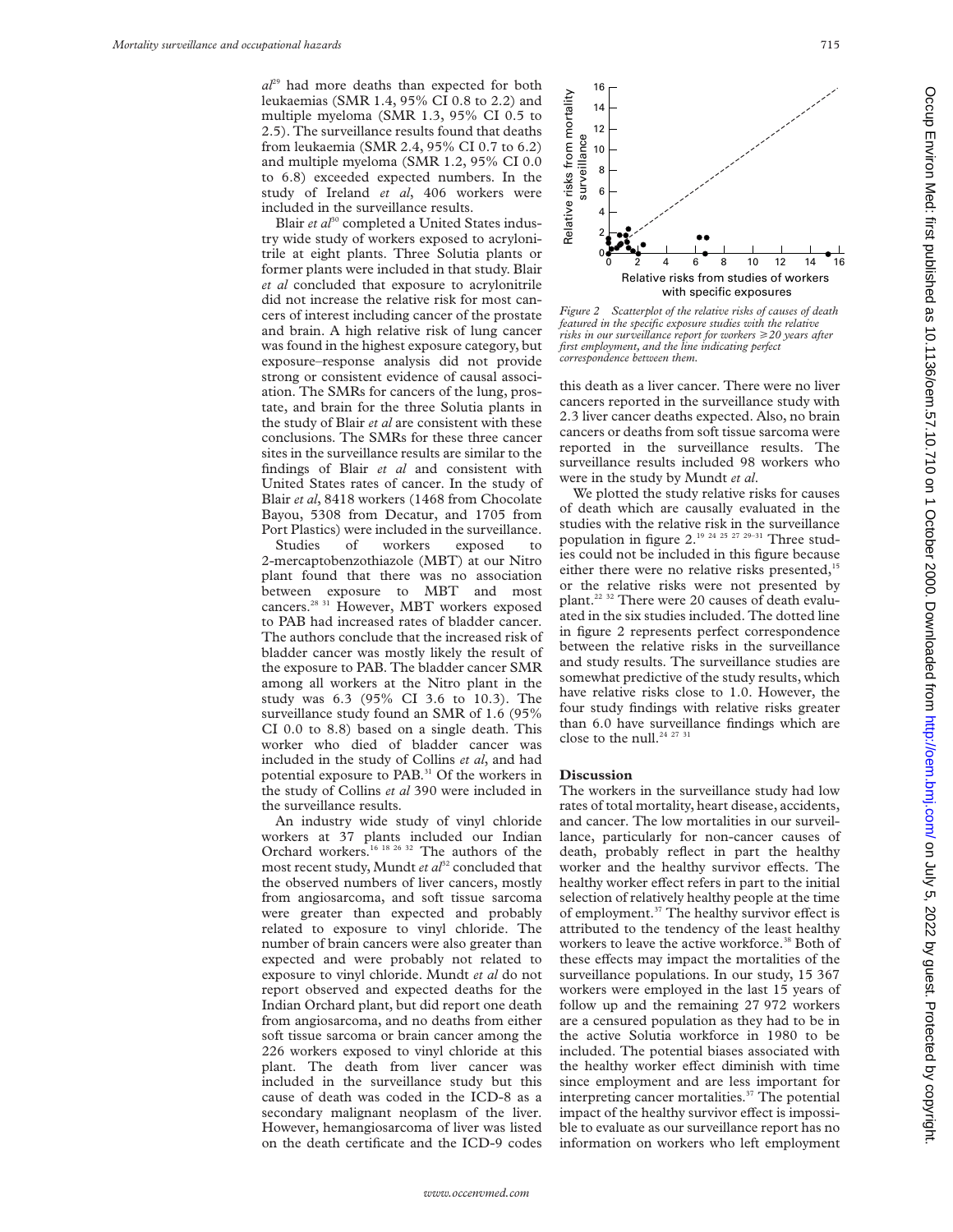before 1980. Thus, mortalities of recent workers may not be useful for evaluating safety of the workplace in the past, discovering current hazards that produce disease with a protracted induction period, or that produce disease in a small portion of the population .

The mortalities of long term workers are the most useful in mortality surveillance for detecting possible work related effects in the past. The rates observed in our surveillance report for the entire company do not indicate widespread increased rates of cancer among current workers. With the exception of increased rates of leukaemia, mortality from cancer, non-malignant respiratory disease, heart disease, and accidents were comparable with or lower than mortalities for the United States population at each plant examined. This is similar to findings in other industrial groups with the exception of high rates of leukaemia in our surveillance. These high rates occurred at a single plant. The workers at this plant have been subject of two studies on benzene which has been related to increased risk of acute nonlymphatic leukaemia.<sup>23</sup> <sup>29</sup>

Mortality surveillance by design focuses on the mortalities of recent workers. However, substance specific studies which typically consider a long disease induction period focus on the mortalities of workers in earlier times. We found that our surveillance results are not predictive of the causal findings from our studies. This is not surprising as the studies mostly examined workers not included in the mortality surveillance. The workers in the studies were employed during periods of generally higher exposures to different substances than the population in the mortality surveillance. Teta *et al*<sup>7</sup> mention that large increases in mortality, especially for rare diseases in subpopulations in a plant can often be found in surveillance data. Thus, Teta *et al* are able to detect excess liver cancers in their surveillance data at a plant with exposures to vinyl chloride. We were successful in identifying high rates of leukaemia and multiple myeloma at our plant in a benzene study, $^{29}$  bladder cancer at our plant in a PAB study,<sup>31</sup> and a hemangiosarcoma at our plant in a vinyl chloride study<sup>32</sup> from our surveillance results. However, it is doubtful that these surveillance findings of themselves would have initiated further study as the relative risks were small and imprecise and thus could not be distinguished from numerous false positive findings present in assessments of multiple causes of death at many plants.

Although mortality surveillance alone may not be useful for identifying workplace hazards, it can be used for setting research priorities, investigating disease clusters, and providing data for substance specific studies.13 39 Mortality surveillance in combination with substance specific studies can be useful in assessing whether workplace place hazards identified in the past are still producing risk of disease in the current workforce.

#### **Conclusion**

It has been argued that mortality surveillance may provide an early indication of an occupational hazard. Although there have been examples in which surveillance reports have been useful in identifying hazards, our plant surveillance reports by themselves were of limited value in highlighting increased risk of disease from past occupational hazards. We conclude that mortality surveillance should be combined with substance studies to evaluate workplace hazards and provide credible assessments of risk of disease among current and past workers.

- 1 Pell S, O'Berg MT, Karrh BW. Cancer epidemiologic surveillance in the DuPont Company. *J Occup Med* 1978;**20**:725–40.
- 2 Divine BJ, Barron V, Kaplan SD. Texaco mortality study: I. mortality among refinery, petrochemical, and research workers. *J Occup Med* 1985;**27**:445–7.
- 3 Hanis NM, Shallenberger LG, Donaleski DL, *et al*. A retrospective mortality study of workers in three major U.S. refineries and chemical plants. *J Occup Med* 1985;**27**:283– 92.
- 4 Pifer JW, Hearne FT, Friedlander BR, *et al*. Mortality study of men employed at a large chemical plant, 1972–82. *J Occup Med* 1986;**28**:438–44.
- 5 Teta MJ, Ott MG, Schnatter AR. Population based mortality surveillance in carbon products manufacturing
- plants. *Br J Ind Med* 1987;**44**:344–50. 6 Bond GG, McLaren EA, Cartmill JB,*et al*. Mortality among female employees of a chemical company. *Am J Ind Med* 1987;**12**:563–78.
- 7 Teta MJ, Schnatter AR, Ott MG, *et al*. Mortality surveillance in a large chemical company: the Union Carbide Corporation experience, 1974–83. *Am J Ind Med*
- 1990;**17**:435–47. 8 Shallenberger LG, Acquavella JF, Donaleski D. An updated mortality study of workers in three major United States refineries and chemical plants. *Br J Ind Med* 1992;**49**:345–
- 54. 9 Olsen GW, Lacy SE, Cartmill JB, *et al*. Half-century of cause-specific mortality experience of chemical manufac-turing employees. *Am J Ind Med* 1994;**26**:203–19.
- 10 Tsai SP, Gilstrap EL, Cowles SR, *et al*. Long term follow up mortality study of petroleum refinery and chemical plant<br>employees. *Am J Ind Med* 1996;**29**:75–87.<br>11 Divine BJ, Hartman CM, Wendt JK. Update of the Texaco
- mortality study 1947–93: part I. Analysis of overall patterns of mortality among refining, research, and petrochemical<br>workers. *Occup Environ Med* 1999;**56**:167–73.<br>Divine BJ, Hartman CM, Wendt JK. Update of the Texaco
- mortality study 1947–93: part II. Analysis of specific causes of death for white men employed in refining, research, and
- petrochemicals. *Occup Environ Med* 1999;**56**:174–80. 13 Tsai SP, Dowd CM, Cowles SR,*et al*. Prospective morbidity surveillance of Shell refinery and petrochemical employees. *Br J Ind Med* 1991;**48**:155–63.
- 14 Melick WF, Escue HM, Naryka JJ, *et al*. The first reported cases of human bladder tumors due to new carcinogen— xenylamine. *J Urol* 1955;**74**:760–6.
- 15 Melick WF, Naryka JJ, Kelly RE. Bladder cancer due to exposure to para-aminobiphenyl: a 17 year followup. *J Urol* 1971;**106**:220–6. 16 Tabershaw IR, Ga Vey WR. Mortality study of workers in the
- manufacture of vinyl chloride and polyvinyl chloride work-
- ers. *J Occup Med* 1974;**16**:509–18. 17 Zack JA, Suskind RR. The mortality experience of workers exposed to tetrachlorodibenzodioxin in a trichlorophenol process accident. *J Occup Med* 1980;**22**:11–14.
- 18 Cooper WC. Epidemiologic study of vinyl chloride workers: mortality through December 31, 1972. *Environ Health Per-spect* 1981;**41**:101–6.
- 19 Marsh G. Mortality among workers from a plastics producing plant: a matched case-control study nested in a retrospective cohort study. *J Occup Med* 1983;**25**:219– 30.
- 20 Zack JA, Gaffey WR. A mortality study of workers employed at the Monsanto company plant in Nitro, West Virginia. In: Tucker RE, Young AL, Grey AP, eds. *Human and environ-mental risks of chlorinated dioxins and related compounds*. Plenum Press, New York, 1983:575–91.
- 21 Suskind RR, Hertzberg VS. Human health effects of 2,4,5-T and its toxic contaminants. *JAMA* 1984;251:
- 2372–80. 22 Blair A, Stewart P, O'Berg M, *et al*. Mortality among industrial workers exposed to formaldehyde. *J Nat Cancer Inst* 1986;**76**:1071–84.
- 23 Wong O. An industry wide mortality study of chemical workers occupationally exposed to benzene. II Dose response analyses. *BrJ Ind Med* 1987;**44**:382–95.
- 24 Fingerhut MA, Halperin WE, Marlow DA, *et al* . *Mortality among US workers employed in the production of chemicals contaminated with 2,3,7,8-tetrachlorodibenzo-p-dioxin (TCDD)*. Cincinnati, Ohio: NIOSH, 1991. (NTIS PB  $91 - 125971.$